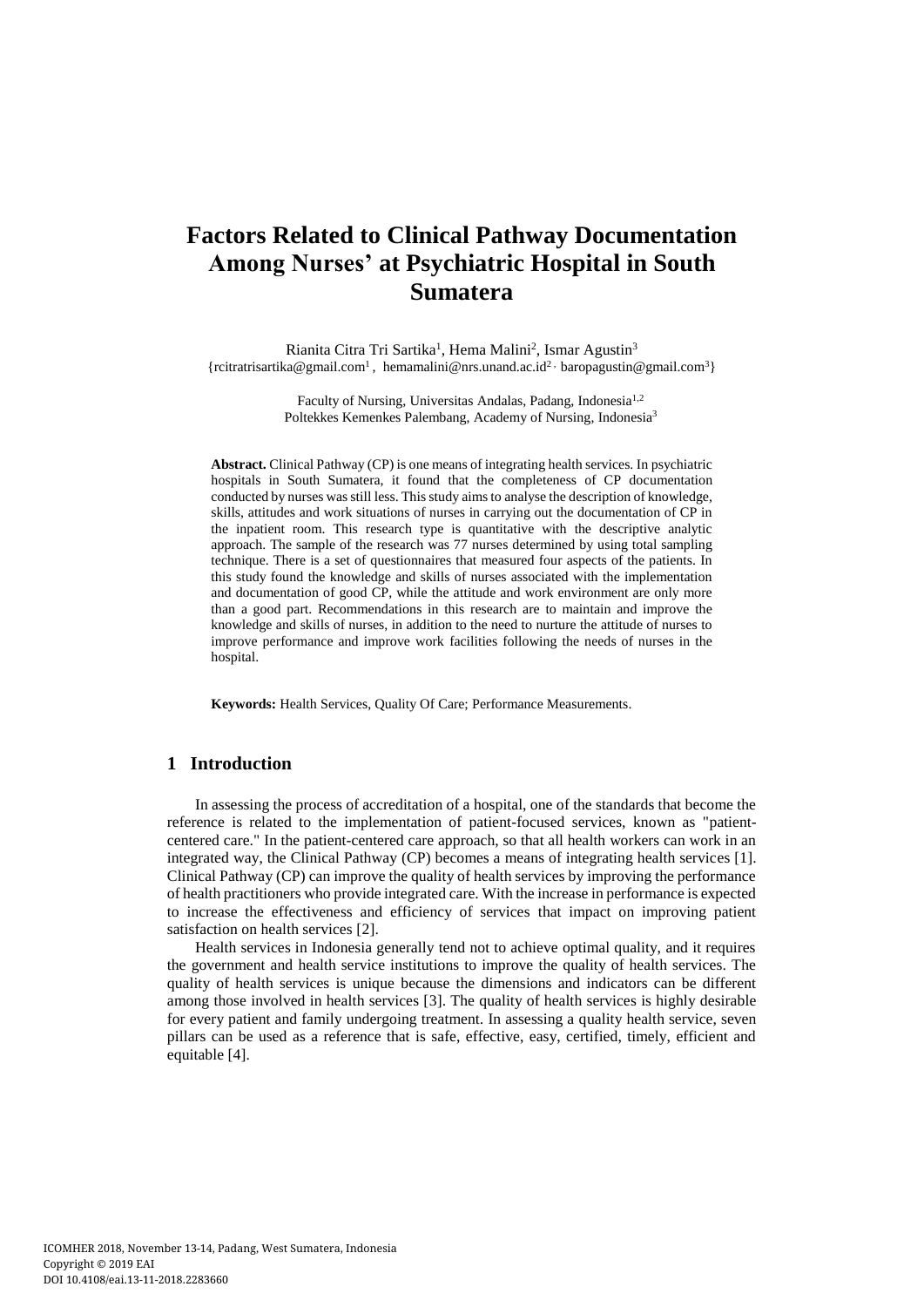To improve the quality of health services need efforts both from government and health service institutions. Many programs have been created and run, including the National Health Insurance program or abbreviated (JKN). This program implemented under the Regulation of the Minister of Health of the Republic of Indonesia Number 71, (2013) on Health Services on National Health Insurance (JKN). The JKN program serves as the quality control and cost control for health services in Indonesia, implemented by the Social Security Administering Agency (BPJS) of Health [5]. In 2014 participants OF BPJS reached 52.33%. In 2015 there was an increase of 61.51% and in 2016 increased again reached 67.6% of the total population of Indonesia [6].

In its implementation, the JKN program gets pro support and disagreement, and there is fraud in it. Therefore, as the government's fraud prevention efforts to make a policy of clinical governance. Clinical management consists of the competence and competence of health personnel, clinical audit, and stipulation of claims procedures, application of service standards, clinical service guidelines, and clinical pathway [7]. The clinical pathway was developed to solve the occurrence of fraud in the health insurance system. Ideally, CP has the primary function as a map or reference in the provision of care to patients.

Clinical pathway (CP) is designed to provide details of what to do and provide day-to-day management plans according to health service standards [8]. Clinical pathway (CP), as well as fraud prevention in the JKN program, also plays an essential role in the implementation of the Indonesia Case Base Groups (INA CBG's) tariff in health services. Indonesia Case Base Groups (INA CBG's) is the number of claims paid by BPJS Health to Advanced Referral Health Facility for service packages based on the grouping of disease diagnoses and procedures [9].

[10] Explain that Clinical Pathway is a clinical pathway or known as a treatment line, which has an integrated care path and has a maintenance map; in addition, CP is also used as a tool to manage the quality of care according to the standardisation of health services. Research in China pilots CP implementation in some provinces. The results showed that CP use and payment reforms proved to improve the quality and affordability of care. Until now the implementation of the program proved to increase patient satisfaction [11]. Research in Korea shows that the application of CP has been shown to decrease LOS and hospitalisation costs [12]. Research in Indonesia that is in Yogyakarta show with the existence of CP there is an improvement in the service process of stroke patient [13].

Currently, the completeness of documenting CP in hospitals still tend to be less. In the inpatient installation of RS PKU Muhammadiyah Bantul stated that from the examination of 35 patient medical records there are only ten medical records that have CP form. Of the ten medical records that have a CP form none of them is filled [14]. The research conducted by [15] obtained the completeness of the CP document as a whole only amounted to 33.11%. At the Anutapura hospital in Palu city stated that the compliance of the caregiver to the patient in the documentation on the CP form is right that is reaching 80%. The condition is due to good collaboration among multidisciplinary professions involved in providing care to patients [16]. This study aims to see the description of knowledge, skills, attitudes and work situations that nurses have in documenting clinical pathway in the care room.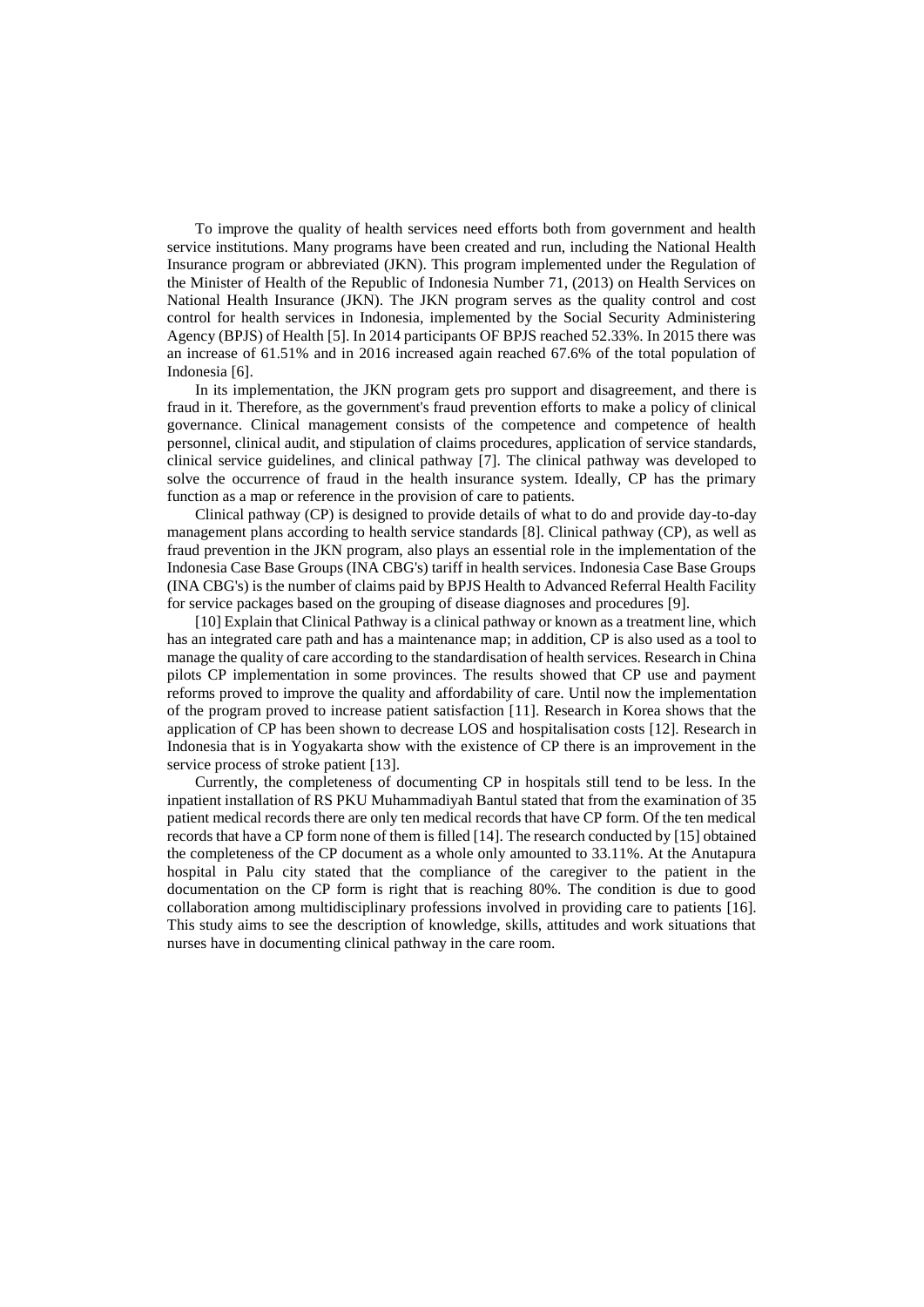## **2 Methodology**

This research uses quantitative research design with the detailed analytic approach. Respondents in the study were 77 nurses who worked in the inpatient ward. Technics of sampling uses a total sampling method in which the entire study population  $\setminus$  as a sample of research.

Data collection uses checklists and questionnaires that the researchers made based on various literature that suits the purpose of research. Measurements performed on instrument A consist of several fill columns, including patient identity, signature, monitoring of vital signs, monitoring of patient needs, modal therapy and individual therapy. Measurement of instrument B consists of BI instruments (Knowledge), BII (Skills), BIII (Attitude) and BIV (Working Situation). In the BI instrument by giving the correct answer option which consists of 16 questions regarding the implementation and documentation of CP. In BII instruments, BIII and BIV use Likert-size answer options, and each statement has four answer choices. For BII instrument with a rating of a positive answer (never  $= 1$ , sometimes  $= 2$ , often  $= 3$ , always  $= 4$ ) and a choice of negative answers ie (never  $= 4$ , rare  $= 3$ , often  $= 2$ , always  $= 1$ ). Measurements of BIII and BIV instruments with positive ratings (strongly agree  $= 1$ , agree  $= 2$ , disagree  $= 3$ , strongly disagree  $= 4$ ) and choice of negative answers (strongly disagree  $= 4$ , disagree  $= 3$ , agree  $= 2$ , strongly agree  $= 1$ ).

Previous research instruments have been tested for validity. The result of validity test to 20 respondents with provision result of data processing  $\geq r$  table (0.468) Based on the result of validity test to BI instrument, got the result that from 20 questions there are 16 valid questions (r-value = 0.554 - 1). In the BII instrument obtained from 20 statements, there are 19 accurate statements ( $r = 0.505 - 9.66$ ). In the BIII instrument obtained from 15 statements are all valid ( $r = 0.505 - 9.66$ ).  $= 0.470 - 0.865$ . In the BIV instrument obtained from 30 statements there are 20 valid statements  $(r = 0.570 - 0.889)$ . Based on the Cronbach Alpha Test, the result is that greater than 0.6 thus all questionnaires are reliable.

The procedures in conducting this research have previously been conducted the ethical test and approved by the Ethics Commission of the Faculty of Medicine Sriwijaya University with number 68/kepkrsmhfkunsri/2018. The ethical principles based on the ethical guidelines of health issued by the National Commission on Health Research Ethics. Furthermore, also equipped with an Informed Consent sheet that contains an explanation of the purpose of the researcher about the overall implementation of the study to the participating respondents as research subjects.

The data obtained from the results of research then processing and data analysis, data processing is done based on four stages of editing, coding, scoring, and data entry that is then analysed using a computer. The researcher then analyses the data. Data analysis includes univariate analysis, conducted to identify the frequency distribution of knowledge, skill, attitude and work situation of the nurse in documenting CP in hospital. The results presented in the form of a distribution frequency table.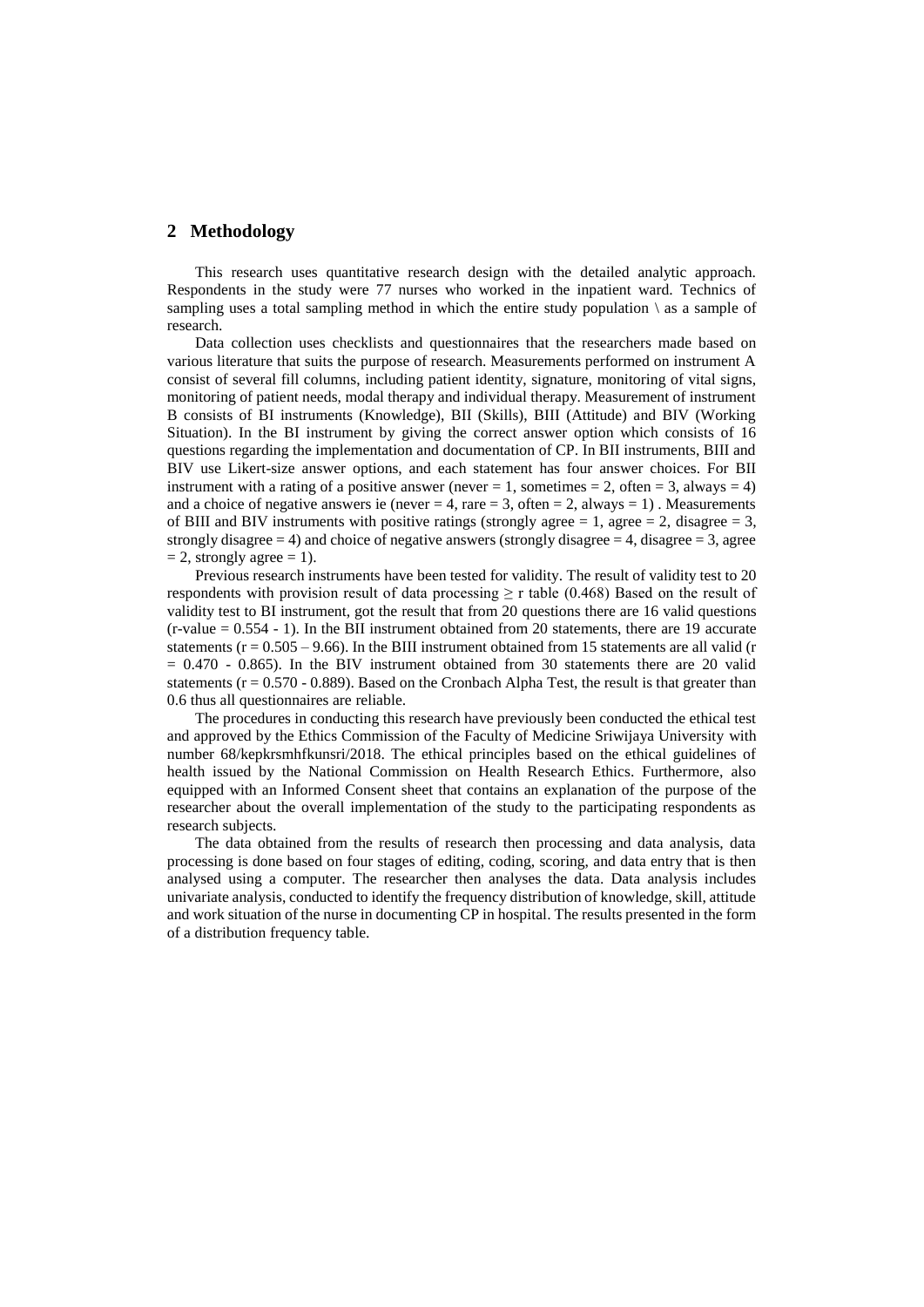## **3 Result**

| N <sub>0</sub>              | <b>Characteristics of Nurse</b> | Category                               |    | $\%$ |
|-----------------------------|---------------------------------|----------------------------------------|----|------|
|                             | Age                             | Early Adult (25-35 year)               | 36 | 46.8 |
|                             |                                 | Late Adult $($ >35-44 year $)$         | 41 | 53.2 |
| $\mathcal{D}_{\mathcal{A}}$ | Gender                          | Male                                   | 22 | 28.6 |
|                             |                                 | Female                                 | 55 | 71.4 |
| 3                           | Education                       | Vocational                             | 53 | 68.8 |
|                             |                                 | Professional                           | 24 | 31.2 |
| 4                           | <b>Employment Status</b>        | Civil Servants                         | 55 | 71.4 |
|                             |                                 | Non Civil Servants                     | 22 | 28.6 |
|                             | Working Period                  | New Employees $(1,5 - 2 \text{ year})$ | 5  | 6.5  |
|                             |                                 | Old Employees $(> 2 - 16$ year)        | 72 | 93.5 |

Table 1. Frequency Distribution of Respondent Characteristics (n = 77)

Table 1 shows the characteristics of nurses in the hospital, the highest proportion of nurses in the late adult age of the vocational educated female, length of work two years with civil servant status.

From the result of the research, it found that most of the knowledge of nurses in CP documentation in the inpatient room is good, and more than some of the skills, attitude and work situation of the nurses in documenting CP in good hospitalisation room.

Table 2. Distribution Frequency of Knowledge, Attitude Skills And Work Situation of Nurse (n = 77)

| No | The Measured variables | Category  |    | $\%$ |
|----|------------------------|-----------|----|------|
|    | Knowledge              | Enough    | 10 | 13   |
|    |                        | Good      | 67 | 87   |
|    | <b>Skills</b>          | Less Good | 29 | 37.7 |
|    |                        | Good      | 48 | 62.3 |
|    | Attitude               | Negative  | 37 | 48.1 |
|    |                        | Positive  | 40 | 51.9 |
| 4  | Work situation         | Less Good | 38 | 49.4 |
|    |                        | Good      | 39 | 50.6 |

Table 2 shows that most nurses 'knowledge in CP documentation is good, for nurses' skills, attitudes and work situations in CP documentation are good.

**Table 3.** Frequency Distribution of Questionnaire Analysis on Nurse Knowledge

| Knowledge Question Item                      | Correct       |      | False |      |
|----------------------------------------------|---------------|------|-------|------|
|                                              | $\frac{0}{0}$ |      |       | $\%$ |
| Implementation of CP                         |               |      |       |      |
| 1. The meaning of word-Clinical Pathway      | 49            | 63.6 | 28    | 36.4 |
| 2. Definition of Clinical Pathway            | 69            | 89.6 | 8     | 10.4 |
| of Clinical<br>4. Advantages<br>Pathway      | 67            | 80   | 6     | 20   |
| implementation and documentation             |               |      |       |      |
| 5. The primary purpose of the implementation | 44            | 57.1 | 33    | 42.9 |
| and documentation of Clinical Pathway        |               |      |       |      |
|                                              | 66            | 85.7 |       | 14.3 |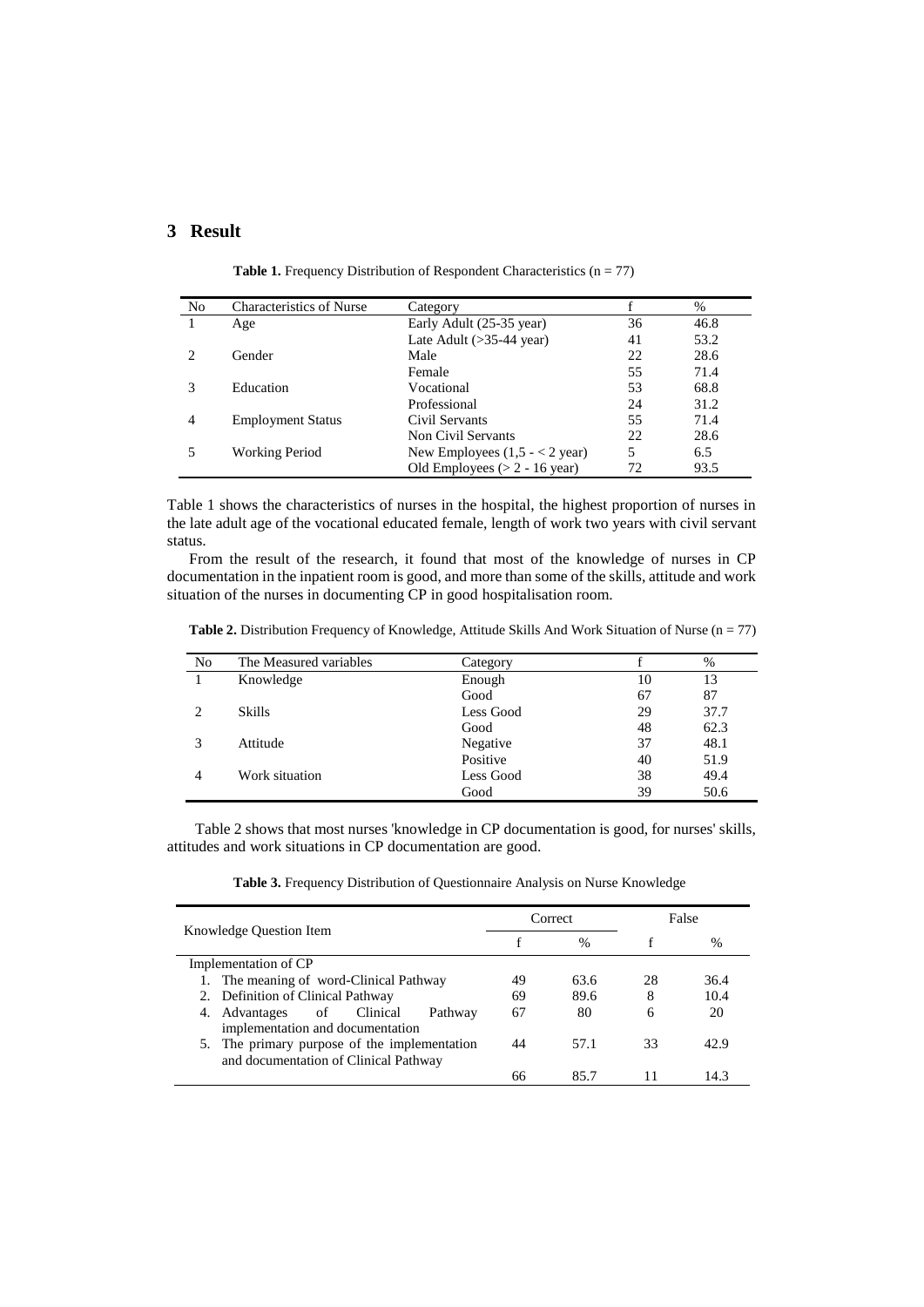| 6. Profession involved in the implementation of     |    |      |                               |      |
|-----------------------------------------------------|----|------|-------------------------------|------|
| the clinical pathway                                | 74 | 96.1 | 3                             | 3.9  |
| The Role of Clinical Pathway Implementation<br>7.   | 38 | 49.3 | 39                            | 50.7 |
| Benefits of Clinical Pathway implementation<br>8.   | 40 | 51.9 | 37                            | 48.1 |
| Absolute action following the Clinical<br>9.        | 64 | 83.1 | 13                            | 16.9 |
| Pathway                                             | 46 | 59.7 | 31                            | 40.3 |
| 10. Clinical Pathway of each diagnosis              |    |      |                               |      |
| 11. Involved in the preparation of the Clinical     |    |      |                               |      |
| Pathways                                            |    |      |                               |      |
| Documenting of CP                                   |    |      |                               |      |
| 3. Compliance documentation of Clinical             | 67 | 87   | 10                            | 13   |
| Pathway of the nurse with Clinical Pathway of       |    |      |                               |      |
| doctor                                              | 70 | 90.9 | 7                             | 9.1  |
| 12. Involved in documenting<br>Clinical<br>the      | 49 | 63.6 | 28                            | 36.4 |
| Pathway                                             | 75 | 97.4 | $\mathfrak{D}_{\mathfrak{p}}$ | 2.6  |
| 13. Documentation time of Clinical Pathway          | 41 | 53.2 | 36                            | 46.8 |
| 14. Clinical Pathway as a guide in health services  |    |      |                               |      |
| 15. Provision of care that is inconsistent with the | 28 | 36.7 | 49                            | 63.3 |
| Clinical Pathway form                               |    |      |                               |      |
| 16. Responsibilities of the implementing nurses     |    |      |                               |      |
| on documenting of Clinical Pathway                  |    |      |                               |      |
|                                                     |    |      |                               |      |

Table 3 shows that the most error in filling out a questionnaire of knowledge is on the question items of nurse responsibility in the implementation of CP, then followed by the question of the benefits of CP implementation.

**Table 4.** Frequency Distribution of Questionnaire Analysis on Nurse Skills

| <b>Skill Question Items</b>                                                                                      |    | Good | Less                          |      |
|------------------------------------------------------------------------------------------------------------------|----|------|-------------------------------|------|
|                                                                                                                  | f  | $\%$ | f                             | $\%$ |
| Technical Skill                                                                                                  |    |      |                               |      |
| 1. I am documenting the implementation of<br>nursing care on the CP document.                                    | 57 | 74.0 | 20                            | 26.0 |
| 3. I do not complete the CP document on the<br>patient's assessment checklist.                                   | 67 | 87.0 | 10                            | 13.0 |
| 7. I do not complete the CP document on the<br>patient's modal therapy checklist.                                | 49 | 63.6 | 28                            | 36.4 |
| 9. I completed the CP document by writing the<br>name and signing it as the responsible nurse to<br>the patient. | 36 | 46.7 | 41                            | 53.3 |
| 10. I complete the CP document by writing the<br>patient's identity                                              | 75 | 97.4 | $\mathfrak{D}_{\mathfrak{p}}$ | 2.6  |
| 13. I do not complete the CP document on the<br>patient's education checklist                                    | 57 | 74.0 | 20                            | 26.0 |
| 15. I completed the CP document on checklist<br>monitoring vital signs on the patient.                           | 65 | 84.4 | 12                            | 15.6 |
| 16. I completed the CP document on checklist<br>monitoring on the patient's needs.                               | 52 | 67.5 | 25                            | 32.5 |
| 19. I completed the CP document on a checklist<br>of therapy in individual patients                              | 65 | 84.4 | 12                            | 15.6 |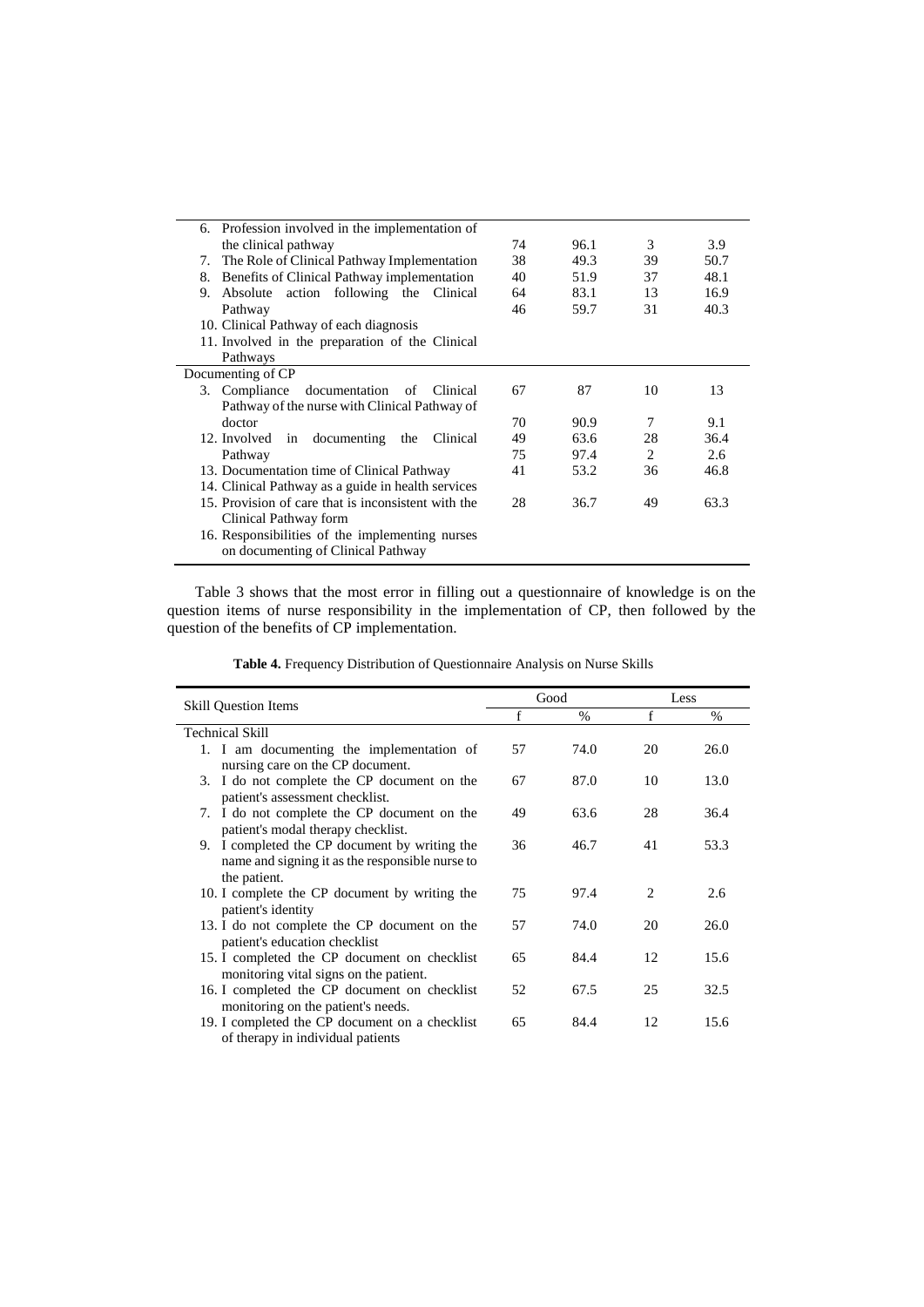| Social Skill                                      |    |      |    |      |
|---------------------------------------------------|----|------|----|------|
| 2. I remind other professions to complete the CP  | 57 | 74.0 | 20 | 26.0 |
| documents.                                        |    |      |    |      |
| CP<br>4. Co-workers<br>ignore<br>who<br>the       | 70 | 90.9 | 7  | 9.1  |
| documentation make me affected not to             |    |      |    |      |
| complete the document                             |    |      |    |      |
| 8. I do not invite other co-workers (nurses) to   | 49 | 63.6 | 28 | 36.4 |
| complete the CP documentation in the room.        |    |      |    |      |
| 11. I work with one professional associate and in | 59 | 76.6 | 18 | 23.4 |
| implementation of CP<br>the<br>and<br>its         |    |      |    |      |
| documentation                                     |    |      |    |      |
| 12. I do not cooperate with other professional    | 62 | 80.5 | 15 | 19.5 |
| associates in CP implementation and its           |    |      |    |      |
| documentation.                                    |    |      |    |      |
| Conceptual Skill                                  |    |      |    |      |
| 5. I document CP for every patient                | 28 | 36.4 | 49 | 63.6 |
| 6. I implement CP according to the policy of the  | 41 | 53.2 | 36 | 46.8 |
| leader                                            |    |      |    |      |
| 14. I document CP according to the policy of the  | 52 | 67.5 | 25 | 32.5 |
| leader.                                           |    |      |    |      |
| 17. I am documenting CP everytime providing       | 54 | 70.1 | 23 | 29.9 |
| care to patients                                  |    |      |    |      |
| 18. I am documenting the CP just before the       | 26 | 33.8 | 51 | 66.2 |
| patient will go home                              |    |      |    |      |

Table 4 shows that most errors are in conceptual skills, where nurses are lacking in documenting CP every day, as well as many nurses, document the CP before the patient return.

|    | Attitudes Statement Item                                                                                                                                                 | Good |          | Less         |          |
|----|--------------------------------------------------------------------------------------------------------------------------------------------------------------------------|------|----------|--------------|----------|
|    |                                                                                                                                                                          | f    | $\%$     | $\mathsf{f}$ | $\%$     |
| 1. | I think CP in patients is important to be<br>implemented and adhered to                                                                                                  | 44   | 57.01.00 | 33           | 42.09.00 |
| 2. | It seems that CP facilitates the delivery of health<br>services, including nursing services                                                                              | 26   | 33.08.00 | 51           | 66.02.00 |
| 3. | It seems that CP is not an appropriate means of<br>collaboration for caregivers such as doctors,<br>nurses, nutrition analysts and others of health<br>care in hospitals | 31   | 40.03.00 | 46           | 59.07.00 |
| 4. | I love the cooperation with other health teams,<br>in documenting CP in the hospitalisation room<br>of the hospital. With CP every action is more<br>planned             | 31   | 40.03.00 | 46           | 59.07.00 |
| 5. | I do not like the implementation of CP in the<br>form of inpatient room of the hospital                                                                                  | 26   | 33.08.00 | 51           | 66.02.00 |
| 6. | I think every implementing nurse should be<br>involved in documenting the patient's CP in the<br>hospital.                                                               | 26   | 33.08.00 | 51           | 66.02.00 |
| 7. | Documentation of CP increases the workload of<br>nurses                                                                                                                  | 23   | 29.09.00 | 54           | 70.01.00 |

**Table 5.** Frequency Distribution of Questionnaire Analysis on Nurse Attitude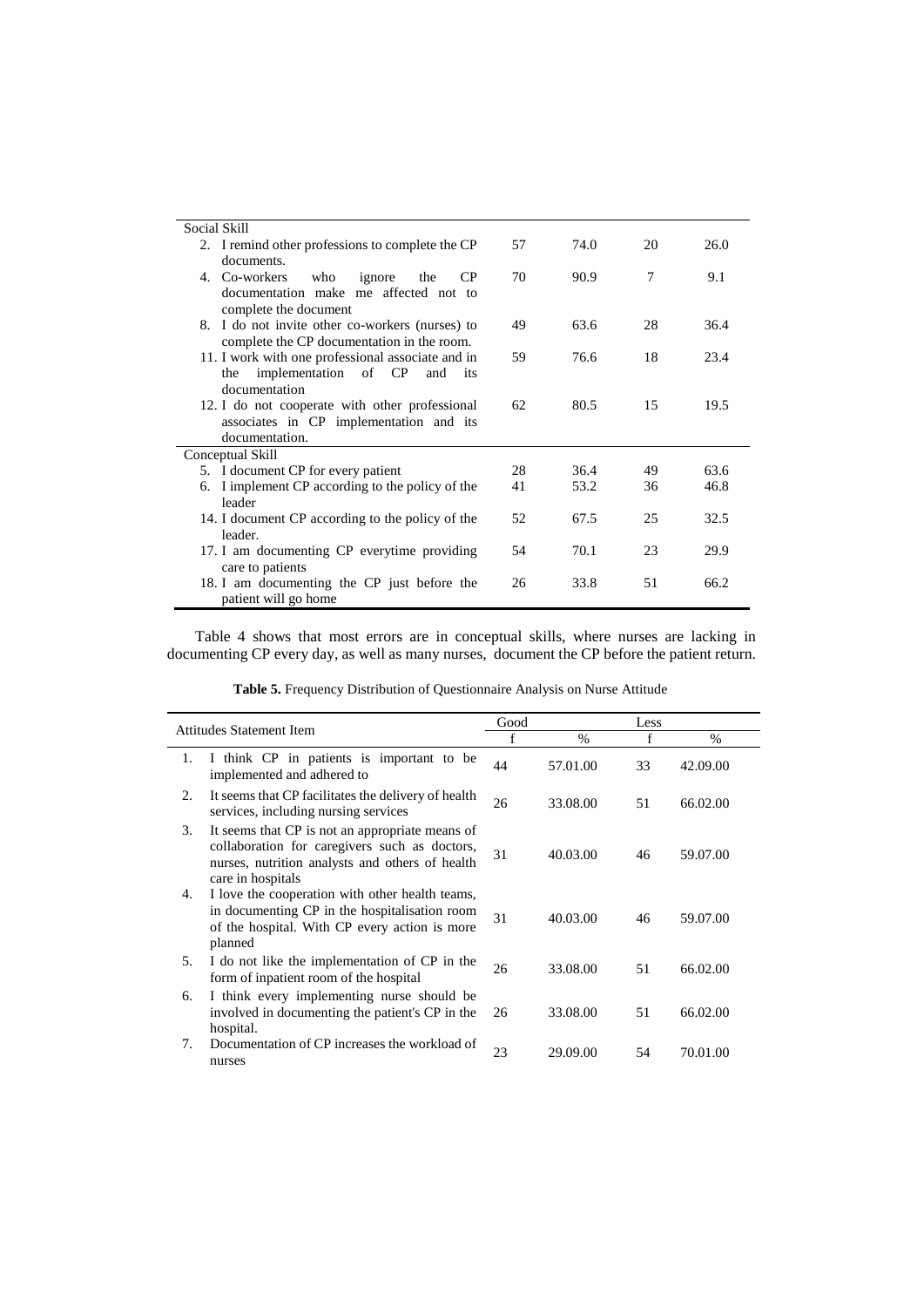| 8.  | Documentation of CP is also the duty and<br>responsibility of the nurse implementing                                | 39 | 50.06.00 | 38 | 49.04.00 |
|-----|---------------------------------------------------------------------------------------------------------------------|----|----------|----|----------|
| 9.  | I think every action has done should be<br>documented both in the form of care and also<br>the form of CP           | 26 | 33.08.00 | 51 | 66.02.00 |
| 10. | I believe by doing CP documentation will help<br>achievement of the goal of CP<br>the<br>implementation in hospital | 28 | 36.04.00 | 49 | 63.06.00 |
|     | 11. I like the existence of hospital policy in CP<br>implementation and its documentation                           | 52 | 67.05.00 | 25 | 32.05.00 |
|     | 12. With CP every action is more planned                                                                            | 57 | 74.00.00 | 20 | 26.00.00 |
|     | 13. I do not like the addition of CP documentation<br>for patients in inpatient room hospital                       | 26 | 33.08.00 | 51 | 66.02.00 |
|     | 14. I do not like when there are new policies that<br>add nurses' work                                              | 57 | 74.00.00 | 20 | 26.00.00 |
|     | 15. CP can improve the quality of health services<br>in hospitals                                                   | 57 | 74.00.00 | 20 | 26.00.00 |

Table 5 shows that the highest negative attitudes on the question items where the nurse is averse to the CP add the workload to the nurse.

| <b>Table 6.</b> Frequency Distribution of Questionnaire Analysis on Working Situations of Nurses |  |  |  |
|--------------------------------------------------------------------------------------------------|--|--|--|
|                                                                                                  |  |  |  |

| <b>Statement Item of Work Situation</b> |                                                                                    |    | Good |              | Less |  |
|-----------------------------------------|------------------------------------------------------------------------------------|----|------|--------------|------|--|
|                                         |                                                                                    | f  | $\%$ | $\mathsf{f}$ | $\%$ |  |
| Work Relationship                       |                                                                                    |    |      |              |      |  |
| 1.                                      | There is a harmonious relationship between                                         | 44 | 57.1 | 33           | 42.9 |  |
|                                         | the nurse and the manager                                                          |    |      |              |      |  |
| 3.                                      | The working environment among nurses are.                                          | 59 | 76.6 | 18           | 23.4 |  |
|                                         | fun                                                                                |    |      |              |      |  |
| 7.                                      | A harmonious relationship among fellow of                                          | 46 | 59.7 | 31           | 40.3 |  |
|                                         | nurses with mutual support                                                         |    |      |              |      |  |
| 8.                                      | You and your colleagues do not help each                                           | 62 | 80.5 | 15           | 19.5 |  |
|                                         | other when there are difficulties in working                                       |    |      |              |      |  |
| 9.                                      | You and your colleagues give each other<br>encouragement when there are co-workers | 15 | 19.5 | 62           | 80.5 |  |
|                                         | who are not eager to work                                                          |    |      |              |      |  |
|                                         |                                                                                    |    |      |              |      |  |
|                                         | <b>Working Facilities</b>                                                          |    |      |              |      |  |
| $4_{-}$                                 | Facilities in the room are still not meet the                                      | 13 | 16.9 | 64           | 83.1 |  |
|                                         | needs in the room                                                                  |    |      |              |      |  |
| 6.                                      | The room where the nurses work is quite<br>comfortable                             | 59 | 76.6 | 18           | 23.4 |  |
|                                         | 11. The facilities provided in the room at this time                               | 59 | 76.6 | 18           | 23.4 |  |
|                                         | are enough to help nurses in the work                                              |    |      |              |      |  |
|                                         |                                                                                    | 44 | 57.1 | 33           | 42.9 |  |
|                                         | 13. Hospital facilities and equipment support in                                   |    |      |              |      |  |
|                                         | of CP<br>implementation<br>the<br>and<br>its                                       |    |      |              |      |  |

documentation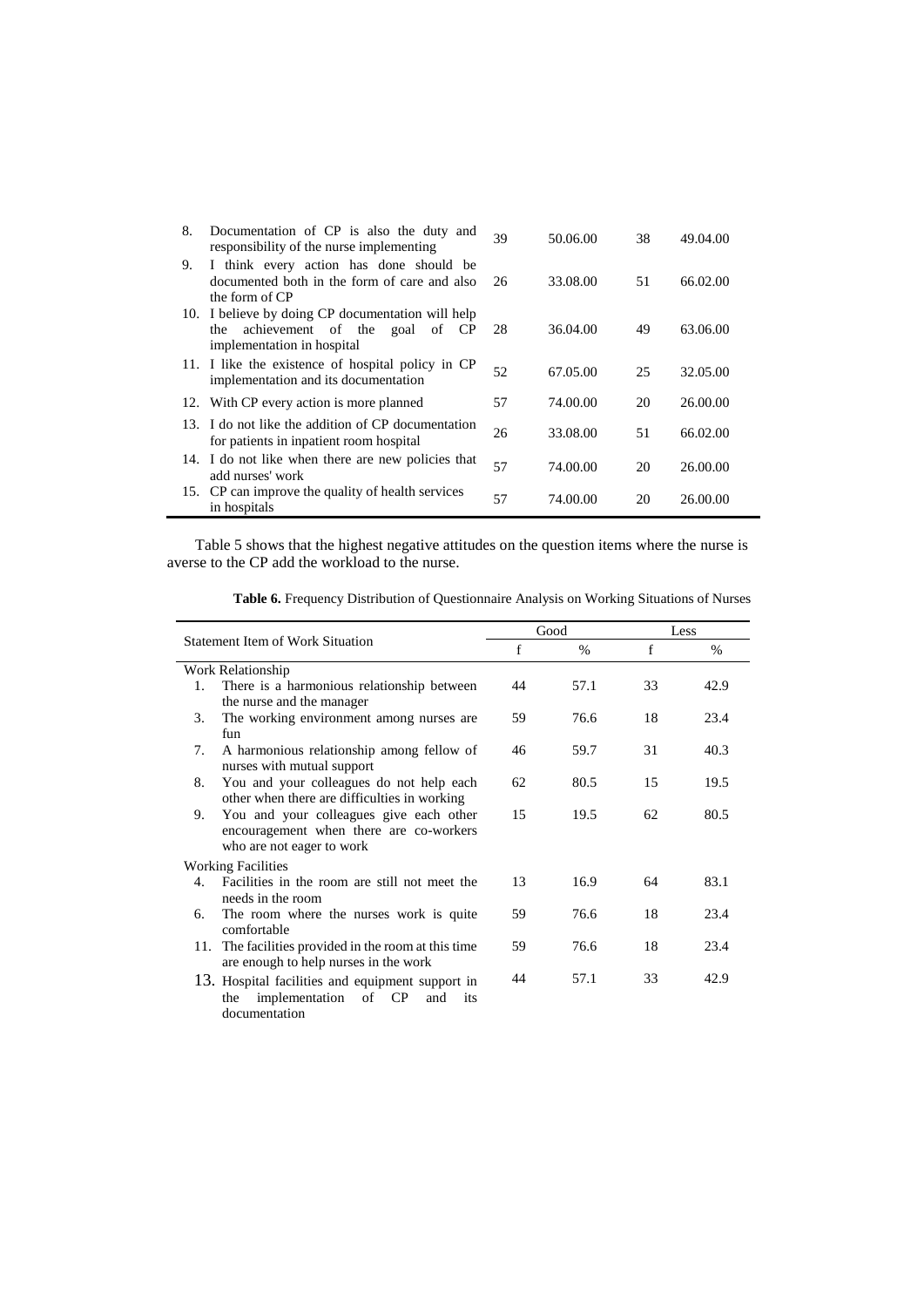| Leader Policy |                                                               |    |      |    |      |
|---------------|---------------------------------------------------------------|----|------|----|------|
|               | 10. Leaders make policies implementation and                  | 57 | 74.0 | 20 | 26.0 |
|               | documentation CP by involving all                             |    |      |    |      |
|               | professions that provide care to patients                     |    |      |    |      |
|               | including nurses.                                             | 57 | 74.0 | 20 | 26.0 |
|               | 18. Usually, hospital policy is not known by all              |    |      |    |      |
|               | subordinates due to lack of socialisation.                    | 65 | 84.4 | 12 | 15.6 |
|               | 19. The leaders help to improve nurse skills in the           |    |      |    |      |
|               | implementation and documentation of CP                        |    |      |    |      |
|               | with coaching and training                                    |    |      |    |      |
|               | Form of Leadership                                            |    |      |    |      |
| 5.            | Leaders help in solving the problems when I                   | 54 | 70.1 | 23 | 29.9 |
|               | am facing related to CP documentation.                        |    |      |    |      |
| 12.           | The leaders encourage me to make a CP                         | 46 | 59.7 | 31 | 40.3 |
|               | documentation like the example is given                       |    |      |    |      |
|               | 15. The head of the room teaches and                          | 13 | 16.9 | 64 | 83.1 |
|               | exemplifies matters relating to the workplace                 |    |      |    |      |
|               | and CP documentation.                                         | 5  |      | 72 |      |
|               | 16. The leader does not give me any feedback                  |    | 6.5  |    | 93.5 |
|               | regarding the CP documentation                                | 59 | 76.6 | 18 | 23.4 |
|               | 17. Leaders listen to my complaints about CP<br>documentation |    |      |    |      |
|               | <b>Working Conditions</b>                                     |    |      |    |      |
| 2.            | The workplace environment condition of the                    | 59 | 76.6 | 18 | 23.4 |
|               | nurse is excellent and comfortable                            |    |      |    |      |
|               | 14. The existence of clear working procedures in              | 49 | 63.6 | 28 | 36.4 |
|               | carrying out every work of nurses                             |    |      |    |      |
|               |                                                               |    |      |    |      |
|               |                                                               |    |      |    |      |
| 20.           | I feel comfortable with all the policies in the<br>hospital   | 52 | 67.5 | 25 | 32.5 |

Table 5 shows that the work situation is still lacking, especially in the work facility where the nurses feel the facilities in the room still do not meet the needs of the nurses, besides the leadership where the head of the room is still less taught and exemplified in the implementation and documentation of CP.

### **4 Discussion**

The result of the research on the nurse's knowledge in implementing and documenting mostly in the right category (87%). Almost all nurses can answer correctly every item of the question posed. However, on the question items on the responsibility of the nurse as well as the benefits in the implementation and documentation of CP, there are still many nurses who answered wrongly on both items of the question. The high number of nurse knowledge is supported because the application and documentation of CP are not difficult to understand let alone fill this form by merely filling the checklist on the form t. The CP team also socialised the implementation and documentation in the inpatient wards to the implementing nurses. Besides, CP is also still as a new approach and only implemented in early 2017 as the assessment of accreditation at the hospital.

Research conducted [17] obtained knowledge of nurse which is almost the same percentage for good category and less (52.3% and 47.7%). Assessment of the nurse's knowledge is about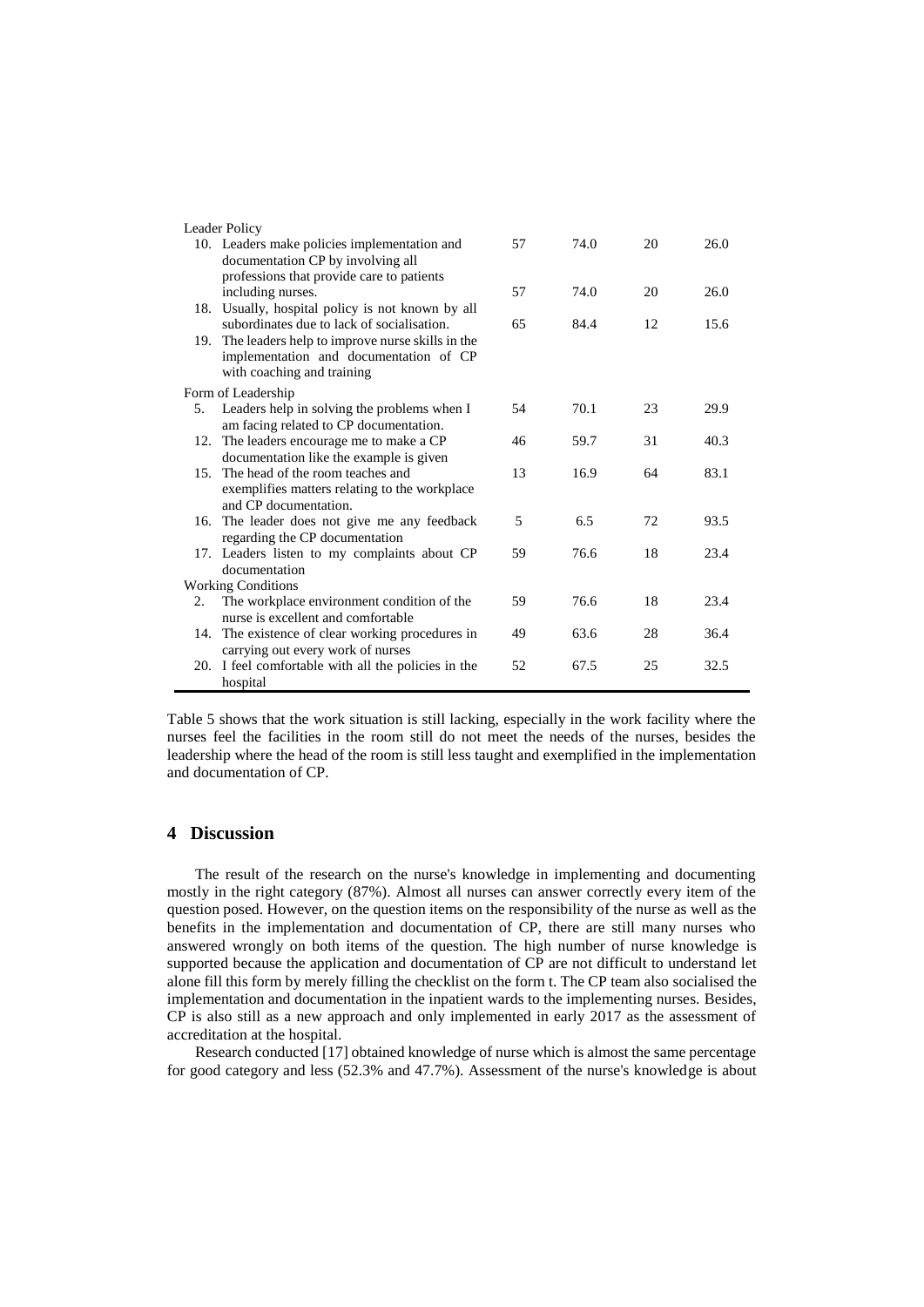documenting nursing care in the inpatient room. Another study conducted [18] is more than some knowledge of nurses in good category (54.4%), but not a few nurses with insufficient knowledge. In this study, the assessed knowledge is about patient safety. In contrast to some of the above studies, research conducted by [19] found that nurses with knowledge in both categories were only 29.0%. In this study assess the knowledge of nurses in the handling of emergency patients. The low numbers are due to difficult topics and require specialised training and seminars on the topic.

[20] states that knowledge is a process by using the senses that someone does to a particular object that can produce a skill. [21] states that knowledge is the result of human sensory, or results to know someone of the object through its senses, namely the eyes, nose, ears and so on.

Many factors influence one's knowledge, [22] states that six factors influence one's knowledge of age, education, mass media, social, culture, economy, environment, and experience. When looking at the seven factors that influence the knowledge, the nurses at the hospital in this study have a reasonably different factor that can be seen from the characteristics of nurses. However, with the information and socialisation done are significantly increase the knowledge of nurses about the implementation and documentation of CP in the inpatient room of the hospital.

The result of research on nurse skill implementer in applying and documenting more than half of nurses have a good skill (62.3%). Quite high nursing skills in CP documentation in general because of CP documentation is not that is too difficult. Nurses only need to checklist every item of care provided to patients every day following CP format that has been provided. Technically skill and social skills of the average nurse have excellent skills. However, in the conceptual skill that is on the item where the nurse documenting CP every day still tend to be less, besides the nurse documenting CP just before the patient goes home also it has high enough performance.

Research conducted [23] more than some nurses have good skills (89.90%). In this study, the nurse's job skills are generally following their roles and duties as an implementing nurse. The high nursing skills of the hospital's nurses are in line with the programs and policies of hospitals that support and facilitate nurses to improve their knowledge and skills through training and seminars both within and outside hospitals.

Skill is the ability to do a job that only obtained from practice, either through practice or through experience. Skill is also a person's ability to complete tasks assigned to him Hasibuan (2000) in [24]. [25] also mentions that skills are the ability to operate a job that is easy and careful that requires basic skills. Thus, skills can be interpreted as a capability that a person needs in performing a task or a job efficiently and carefully and obtained through training or experience.

Concerning the concept of work, Paul and Blanchard (1986) in [26] stated that three skills must be owned either as a manager or as executor. First, technical skill is the skill to use the knowledge, methods, techniques, and tools needed to carry out specific jobs gained from experience, education, and training. Secondly, social skills are skills in working with others, motivating others that include an understanding of motivation and effective leadership implementation. The third, conceptual skill is the skill to understand the complexity of the organisation as a whole. Such skills enable a person to act accordingly and in harmony with the organisation's overall objectives rather than the ability-building factor. From the results of research conducted, the average nurse has a useful skill in technical skills, social skills and conceptual skills in documenting CP in the inpatient room of the hospital.

The result of the research on the attitude of the nurse in implementing and documenting CP in the positive and negative category is almost the same (51.9% and 48.1%). In other words,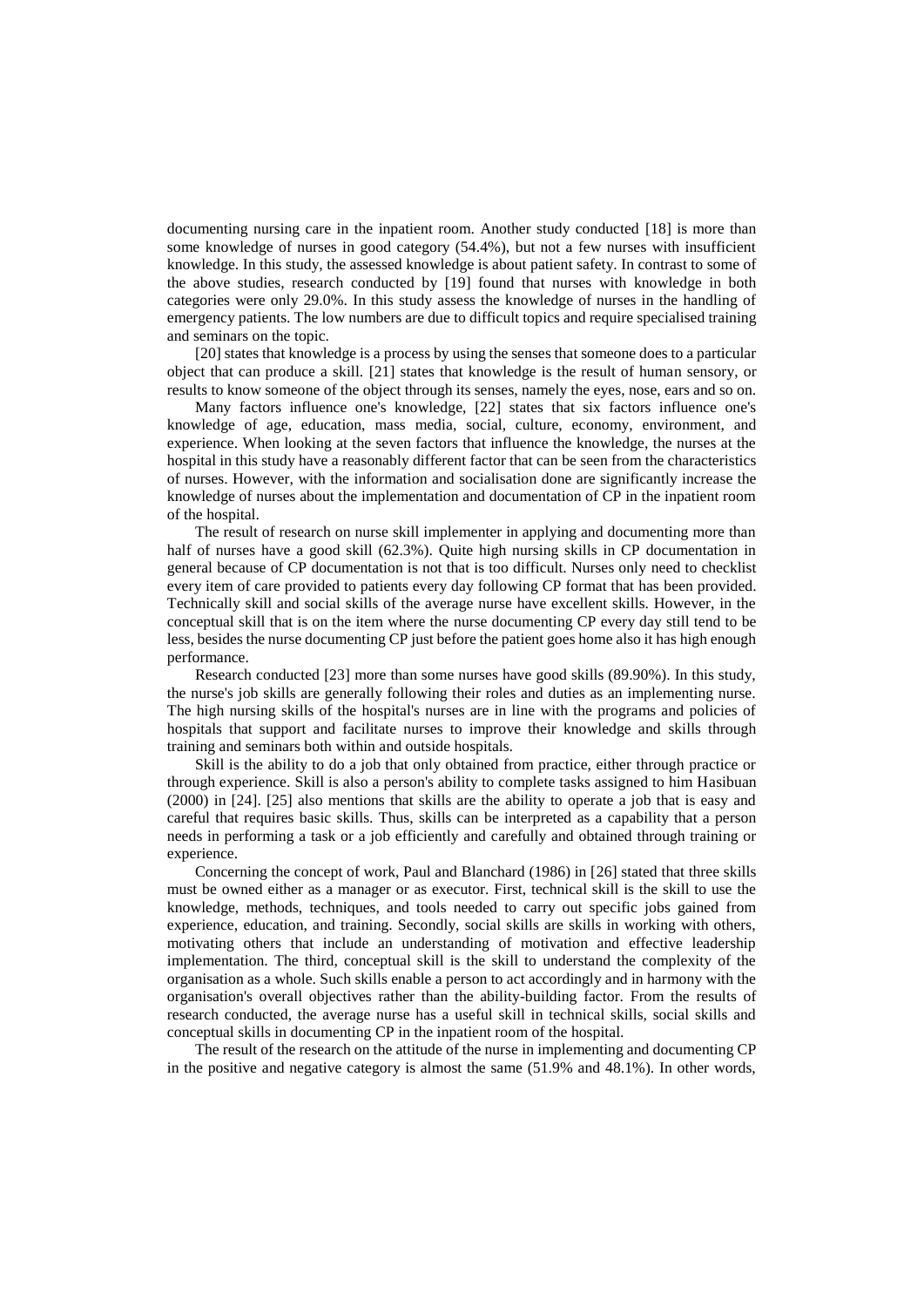some implementing nurses have negative attitudes in CP documentation, and some have a positive attitude in documenting CP in the inpatient room of the hospital. From the result of attitude questionnaire analysis, the average nurse is confident on the CP benefits in general, but on the other hand, the negative attitude is quite high because the nurses feel with the policy regarding the implementation and documentation of CP increasing the workload of the nurses in the inpatient room.

The study by [27] mentions that more than half of nurses are good (67.5%). In this study attitudes assessed are about the implementation of patient safety standards in hospitals. An excellent attitude to the nurse is because the nurse is aware of the importance of applying patient safety standards in the hospital. [28] states that only 4% of nurses have a good attitude, 50.5% are moderate, and 30.5% are unfavourable. This study assessed the attitude of nurses in treating patients who were suspected or diagnosed avian flu.

According to the researcher's analysis, the attitude of the nurses depends heavily on the benefits and consequences of the actions performed by the nurse. Nurses tend to be cynical about things that can risk themselves. Conversely, the nurse will be confident for the actions that provide benefits and do not provide the work risk to the nurse excessively.

The result of the research on the nurse's work situation in the application and the documentation of more than some amount is in good category (50.6%). In other words, more than a few nurses have an excellent working situation in CP documentation although it does not vary much with nurses who have poor work situations. The working situation, especially at work facilities where the nurses consider existing facilities in the room still less meet the needs. Besides the leadership pattern of the room is also still lacking in teaching and giving examples to the nurses in documenting CP in the inpatient room.

Results of research conducted by [29] mentioned that most nurses feel comfortable in the work environment of the emergency department (71%). This study assessed the complex working environment of working hours, noise, hospital regulations, work demands, social relationships, temperature, lighting, and sound in the work environment. The availability of excellent facilities in the nursing workplace enhances the nurse's satisfaction with their work environment.

The work environment is a situation where the environment in which a person works. The work environment includes working relationships, work facilities, leader policies, leadership patterns and working conditions [30]. The work environment is everything that is around the workers and can affect in carrying out the tasks that are charged [25]. The work environment is also anything that is in the environment that can affect either directly or indirectly a person or group of people in performing their duties [31]. From the above definition can be seen that the work environment is a situation where a person works, both physical situations that can be observed directly or non-physical situation that can not be observed directly.

Good knowledge, skills, attitudes and working situations for nurses are essential. With the four items are expected nurse performance that can be increased. Knowledge, skills, and attitudes are the standards of competence that must be possessed by professionals including nurses. This standard of competence should always be maintained and nurtured to further improvement of performance. Besides, it is necessary also an excellent working situation to support the improvement of the performance of professional nurses.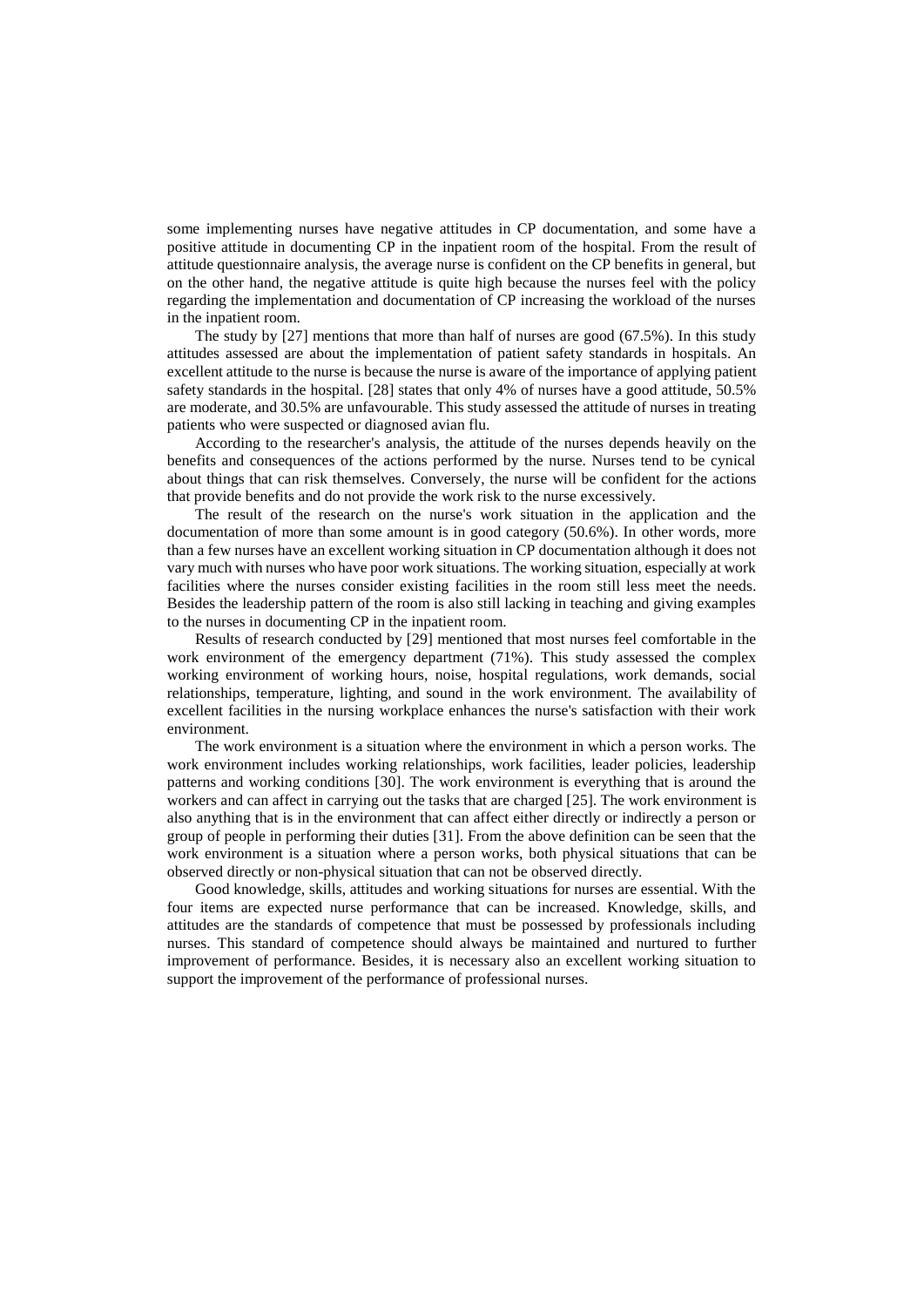## **5 Conclusion**

The result of research on knowledge, skill, attitude and work situation of nurse that got most of the knowledge of nurse executing in the documentation of CP is good. While the skills, attitudes and work situations of the nurse in CP documentation have better skills and more than other numbers. The existence of a description of the knowledge, skill, attitude and work situation of the nurse in CP documentation can be used as a reference in evaluating the implementation of clinical pathway policy in hospital. The researcher recommends to hospital management to maintain and improve the knowledge and skills of nurses, besides the need to nurse the attitude of nurses to improve performance and improve work facilities following the needs of nurses at the hospital. For implementing nurses, it is expected to further improve the positive attitude in the implementation of CP in hospitals given the number of benefits in the implementation of the policy. Working with sincerity can improve morale in working.

#### **References**

- [1] Firmanda, Dody. *Clinical Pathways* Rumah Sakit. Jakarta : RSUP Fatmawati. (2011).
- [2] Djasri, O. H. Peran Clinical Pathways dalam Sistem Jaminan Sosial Nasional Bidang Kesehatan 1, 3–7. (2013).
- [3] Al-Assaf. Mutu Pelayanan Kesehatan Perspektif Internasional. Jakarta : EGC. (2009).
- [4] Ayanian, J. Z., & Markel, H. *Donabedian's Lasting Framework for Health Care Quality*. *New England Journal of Medicine*, *375*(3), 205–207. https://doi.org/10.1056/NEJMp1605101. (2016).
- [5] Peraturan Menteri Kesehatan RI. *Undang-Undang No. 71 Tahun 2013*. Pelayanan Kesehatan Pada Jaminan Kesehatan Nasional. Jakarta. (2013).
- [6] BPJS Kesehatan. Peranan BPJS Kesehatan Dalam Peningkatan Pelayanan Kesehatan. Disampaikan Dalam Rakerkernas BPSJ. Diakses Pada Web www.BPJS-kesehatan.go.id. (2017).
- [7] Peraturan Menteri Kesehatan RI. *Undang-Undang No. 36 Tahun 2015*. Tentang Pencegahan Kecurangan. Jakarta. (2015).
- [8] Kementerian Kesehatan RI. Pedoman Penyusunan Standar Pelayanan Kedokteran. Jakarta : Direktorat Jendral Bina Upaya Kesehatan. (2014).
- [9] Peraturan Menteri Kesehatan RI. *Undang-Undang No. 52 Tahun 2016*. Standar Tarif Pelayanan Kesehatan dalam Penyelenggaraan Program Jaminan Kesehatan. Jakarta. (2016).
- [10] Huang, Z., Lu, X., & Duan, H. *Using Recommendation To Support Adaptive Clinical Pathways. Journal of Medical Systems*, *36*(3), 1849–1860. https://doi.org/10.1007/s10916-010-9644-3. (2012).
- [11] Cheng, T.-M. *A Pilot Project Using Evidence-Based Clinical Pathways And Payment Reform In China's Rural Hospitals Shows Early Success*. *Health Affairs*, *32*(5), 963–973. https://doi.org/10.1377/hlthaff.2012.0640. (2013).
- [12] Sung, K. H. *et al*. Application Of Clinical Pathway Using Electronic Medical Record System In Pediatric Patients With Supracondylar Fracture Of The Humerus: A Before And After Comparative Study. *BMC Medical Informatics and Decision Making*, *13*(1), 87. https://doi.org/10.1186/1472-6947-13-87. (2013).
- [13] Pinzon, R., Asanti, L, & Widyo. Clinical Pathway Dalam Pelayanan Stroke Akut: Apakah *Pathway* Memperbaiki Proses Pelayanan?. *Jurnal Manajemen Pelayanan Kesehatan*, *12*(1), 20– 23. (2009).
- [14] Sari dan Sundari. Evaluasi Implementasi *Clinical Pathway* Krisis Hipertensi Di Instalasi Rawat Inap RS PKU Muhammadiyah Bantul. Universitas Muhammadiyah Yogyakarta.*http://mmr.umy.ac.id/artikel/proceeding/*. (2017).